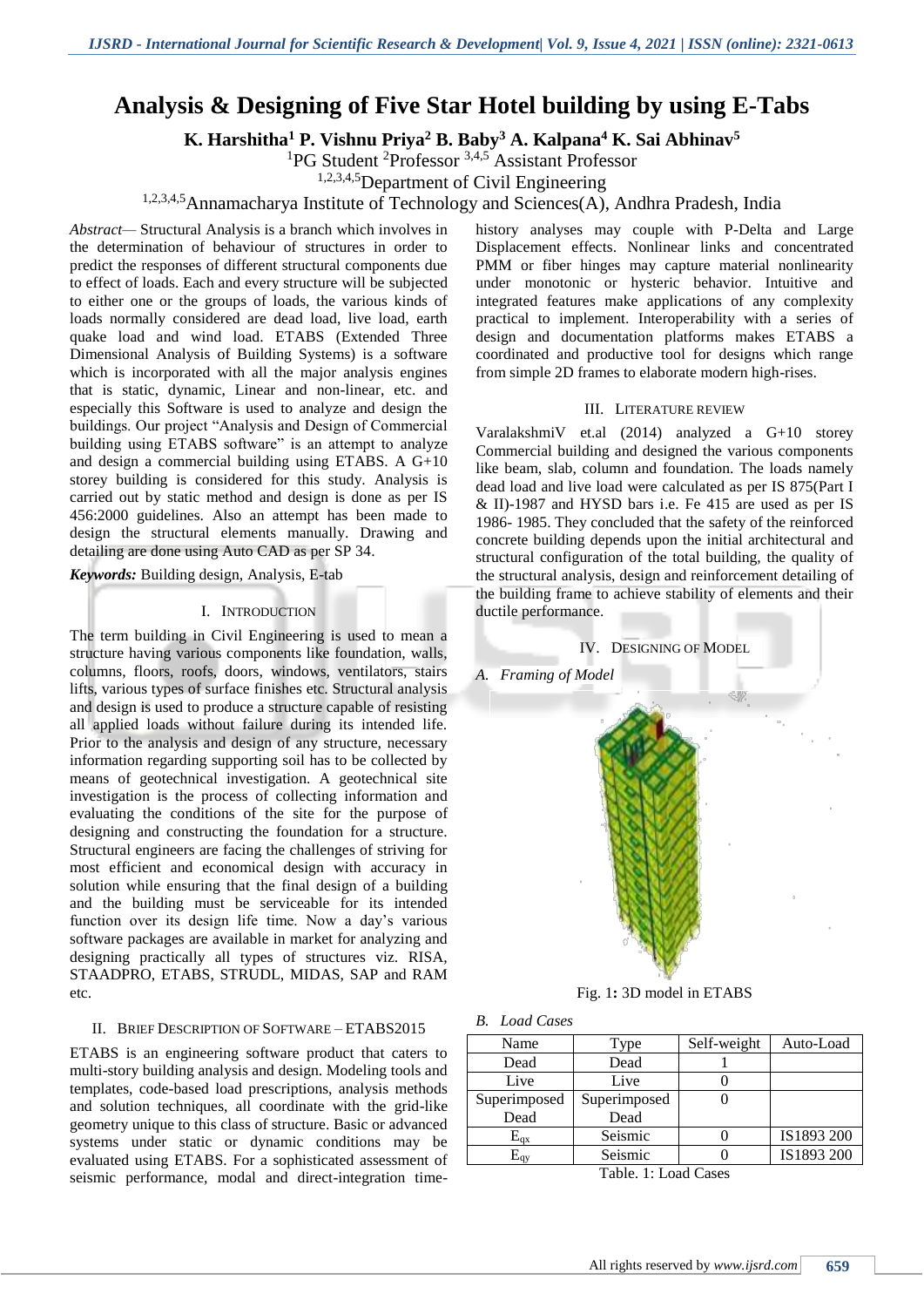## *C. Axial Force:*



Fig. 2: Axis Force Diagram

## *D. Load Combinations*

Design of the structures would have become highly expensive in order to maintain either serviceability and safety if all types of forces would have acted on all structures at all times. Accordingly the concept of characteristics loads has been accepted to ensure at least 95 percent of the cases, the characteristic loads are to be calculated on the basis of average/mean load of some logical combinations of all loads mentioned above. IS 456:2000, IS 875:1987 (Part-V) and IS 1893(part-1):2002 stipulates the combination of the loads to be considered in the design of the structures. The different combinations used are:

| <b>Name</b> | <b>Load Case/</b><br>Combo | <b>Scale</b><br><b>Factor</b> | <b>Type</b>   | Auto           |
|-------------|----------------------------|-------------------------------|---------------|----------------|
| UDCon1      | Dead                       | 1.5                           | Linear<br>Add | No             |
| UDCon1      | Superimposed<br>Dead       | 1.5                           |               | N <sub>0</sub> |
| UDCon2      | Dead                       | 1.5                           | Linear<br>Add | N <sub>0</sub> |
| UDCon2      | Live                       | 1.5                           |               | N <sub>0</sub> |
| UDCon2      | Superimposed<br>Dead       | 1.5                           |               | No             |
| UDCon3      | Dead                       | 1.2                           | Linear<br>Add | N <sub>0</sub> |
| UDCon3      | Live                       | 1.2                           |               | N <sub>0</sub> |
| UDCon3      | Superimposed<br>Dead       | 1.2                           |               | N <sub>o</sub> |

Table. 2: Load Combinations

## *E. Material constants*

Use M25 grade concrete and HYSD steel bars of grade Fe500 Concrete, *fck*= 25 N/mm² Steel, *fy*= 415 N/mm² Column size  $=230$  mm x 450 mm Depth of column,  $a = 450$  mm Breadth of column,  $b = 230$  mm

Factored axial Load, Pu =2505 kN

Safe Bearing Capacity of soil = 200 kN/m

## *F. Design of Isolated Footing*

Establishment is that piece of the construction which is in direct contact with soil. The R.C. structures comprise of different underlying parts which act together to oppose the applied loads and move them securely to soil. Overall the loads applied on pieces in structures are moved to soil through pillars, sections and footings. Footings are that piece of the design which are for the most part situated subterranean Level.



Fig. 3: Plan and detailing of a footing

*G. Reinforcement detailing of staircase*